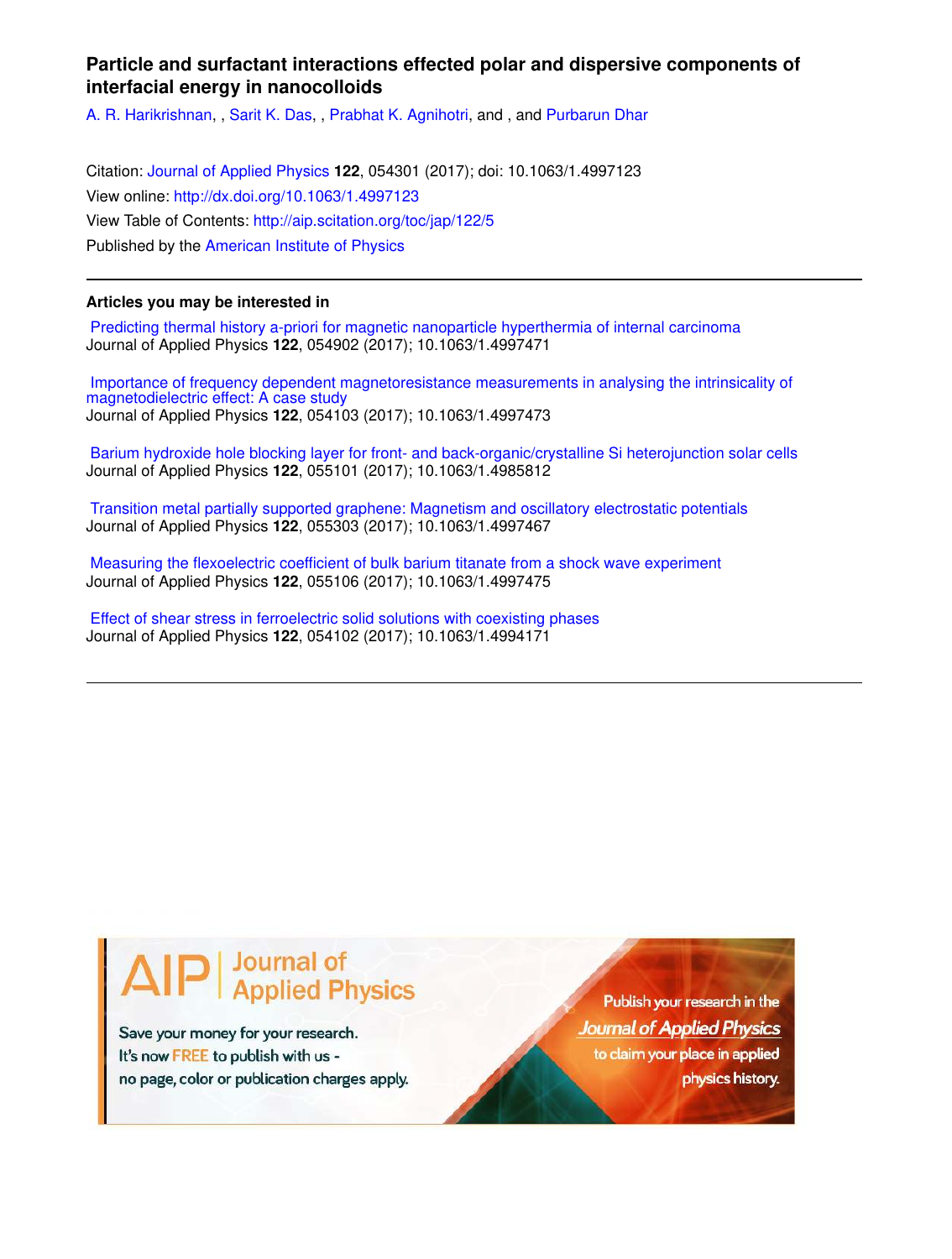

# Particle and surfactant interactions effected polar and dispersive components of interfacial energy in nanocolloids

A. R. Harikrishnan,<sup>1</sup> Sarit K. Das,<sup>1,a)</sup> Prabhat K. Agnihotri,<sup>2,a)</sup> and Purbarun Dhar<sup>2,a)</sup> <sup>1</sup>Department of Mechanical Engineering, Indian Institute of Technology Madras, Chennai 600036, India <sup>2</sup>Department of Mechanical Engineering, Indian Institute of Technology Ropar, Rupnagar 140001, India

(Received 18 May 2017; accepted 21 July 2017; published online 1 August 2017)

We segregate and report experimentally for the first time the polar and dispersive interfacial energy components of complex nanocolloidal dispersions. In the present study, we introduce a novel inverse protocol for the classical Owens Wendt method to determine the constitutive polar and dispersive elements of surface tension in such multicomponent fluidic systems. The effect of nanoparticles alone and aqueous surfactants alone are studied independently to understand the role of the concentration of the dispersed phase in modulating the constitutive elements of surface energy in fluids. Surfactants are capable of altering the polar component, and the combined particle and surfactant nanodispersions are shown to be effective in modulating the polar and dispersive components of surface tension depending on the relative particle and surfactant concentrations as well as the morphological and electrostatic nature of the dispersed phases. We observe that the combined surfactant and particle colloid exhibits a similar behavior to that of the particle only case; however, the amount of modulation of the polar and dispersive constituents is found to be different from the particle alone case which brings to the forefront the mechanisms through which surfactants modulate interfacial energies in complex fluids. Accordingly, we are able to show that the observations can be merged into a form of quasi-universal trend in the trends of polar and dispersive components in spite of the non-universal character in the wetting behavior of the fluids. We analyze the different factors affecting the polar and dispersive interactions in such complex colloids, and the physics behind such complex interactions has been explained by appealing to the classical dispersion theories by London, Debye, and Keesom as well as by Derjaguin-Landau-Verwey-Overbeek theory. The findings shed light on the nature of wetting behavior of such complex fluids and help in predicting the wettability and the degree of interfacial interaction with a substrate in such multicomponent nanocolloidal systems. Published by AIP Publishing. [http://dx.doi.org/10.1063/1.4997123]

### I. INTRODUCTION

Interfacial interactions in the case of nanocolloids are a complex phenomenon due to the large number of interacting forces at the molecular and nanoscale levels. Recent research has been focusing on the interfacial aspects of nanocolloidal dispersions such as interfacial tension,  $1,2$  wettability,  $3,4$  and evaporation characteristics<sup>5–8</sup> due to their unique properties which are capable of tuning and improving the performance in various fields of engineering. The degree of wettability, usually characterized by the magnitude of the equilibrium contact angle, depends on the interfacial interactions at the molecular scale. These interfacial interactions are governed by the gross interfacial energies of all the interfaces involved, often denoted as the surface energy. There are different and well established methods such as the method of Girifalco and Good, Focks method,  $10,11$  Owens Wendt method, $12,13$  Van Oss Chaudhury method, $14$  etc., to characterize the surface energy of a surface. The Owens Wendt method, one of the most widely used and recognized method, uses contact angle data to measure the interfacial energy in

terms of polar and dispersive interactions with the test or calibration fluids possessing known polar and dispersive components of surface tension. The polar and dispersive components of surface tension of common fluids are well characterized and reported<sup>15–17</sup> in the literature. The knowledge of these elements of surface tension finds application in various engineering fields such as for assessing the wettability of a substrate, in the coatings and paint industry for deciding the quality and suitability of the coating, in printing technology, targeted drug delivery,  $^{18,19}$  etc.

The present study reports for the first time the role of nanoparticles in modulating the dispersive and polar elements of interfacial energy and the role of surfactants in the process, and this is reported for the first time to the best of the authors' knowledge. The present study employs an inverse Owens Wendt method in order to calculate the polar and dispersive interactions in multicomponent nanocolloidal dispersions. The Owens Wendt method is applied to the surfaces of known polar and dispersive interactions to identify the polar and dispersive interactions in complex nanocolloids. Also, an in-depth analysis has been presented on the nature of variations of such interactions in aqueous surfactant solutions alone, nanoparticles only based colloid case and in the case of combined surfactant infused nanocolloidal

a)Authors to whom correspondence should be addressed: skdas@iitrpr.ac.in; prabhat@iitrpr.ac.in; and purbarun@iitrpr.ac.in, pdhar1990@gmail.com, Telephone: +91-1881-24-2173.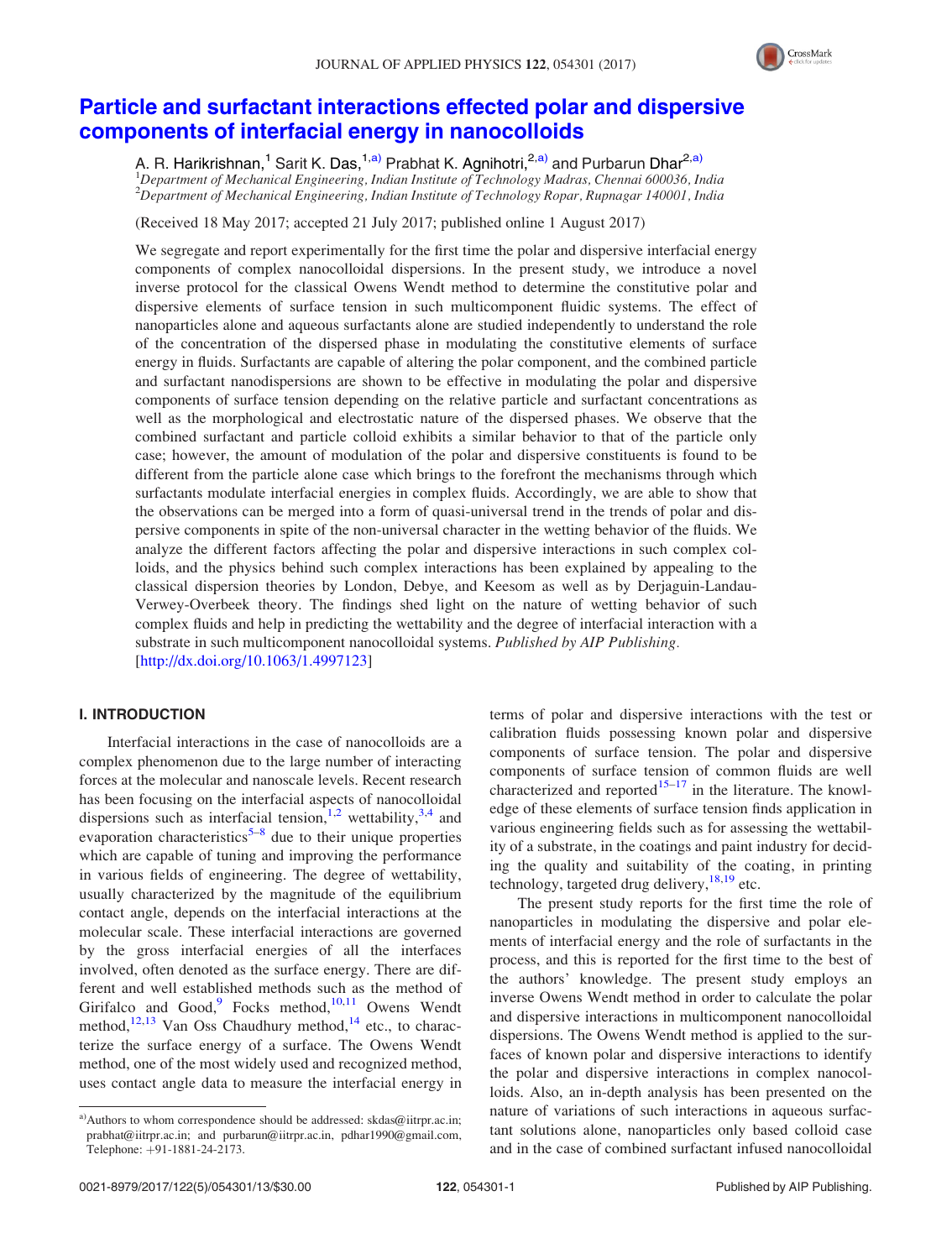systems with respect to the concentration of the dispersed phase. The dynamic development and steadily increasing scope of nanofluids in various domains of engineering and the biological domain stimulate a better reorganization and a deeper understanding of interaction properties among the constituents of such complex fluids for improving functionality and applicability.

#### II. EXPERIMENTAL METHODOLOGY

Experiments for the present work have been planned in such a manner that the effect of surfactant molecules alone, the effect of particles alone and the combined effect of surfactant and particles in modulating the constituent components of surface tension can be extracted. Five types of nanoparticles, viz., CuO (~30 nm, NanoArc, Alfa Aesar, India),  $Al_2O_3$  ( $\sim$ 45 nm, Sigma Aldrich, USA), Bi<sub>2</sub>O<sub>3</sub>  $(\sim 20 \text{ nm}, \text{Alfa Aesar}, \text{India}), \text{SiO}_2 (\sim 45 \text{ nm}, \text{Sigma Aldrich},$ USA) and multiwalled carbon nanotubes (MWCNTs) (20–40 nm external diameter and aspect ratio  $\sim$  100, Sisco Research Lab, India) and two types of stabilizing agents, viz., sodium dodecyl sulphate (SDS) (anionic, 99% pure, Sisco Research Labs, India), cetyl trimethyl ammonium bromide (CTAB) (cationic, 99.5% pure, Sisco Research Labs, India) have been considered in the present study. Figure 1 illustrates the morphological characteristics of different nanoparticles considered in the present study as visualized during High Resolution Scanning Electron Microscopy (HRSEM) and TEM characterization. Figure  $1(a)$  shows the high resolution scanning electron microscope (HRSEM) image of  $Al_2O_3$  with spherical morphology and Fig. 1(b) illustrates the flake-like morphology of  $Bi<sub>2</sub>O<sub>3</sub>$  with a flake thickness of around  $\sim$ 16 nm and an average flake face length of around  $\sim$ 300 nm. Figure 1(c) shows the hexagonal pillar structure of ZnO with an average dimension of 50 nm–90 nm as the face width of the pillar. Figure  $1(d)$  illustrates the HRSEM characterization of MWCNTs, Fig. 1(e) shows the characterization of  $SiO<sub>2</sub>$  and Fig. 1(f) illustrates the HRSEM characterization of CuO (30 nm) nanoparticles indicating an oblate spherical morphology.

The weighted amount of nanoparticles is dispersed in accurately measured volume of deionized (DI) water (Millipore, electrical conductivity  $1-3 \mu S/cm$ ) and sonicated (Oscar Ultrasonics, India) for the requisite amount of time to ensure phase stability. Four commonly used engineering surfaces with a range of wettability have been selected for the present study, viz., glass slides (the slides are rendered uniformly hydrophilic in nature by exposing to argon plasma treatment), single crystal silicon wafer  $(200 \text{ nm } \text{SiO}_2)$  layer thick wafer,  $\langle 100 \rangle$  crystal orientation, hydrophilic), copper (Cu 101) oxygen-free copper, partially hydrophobic, average surface roughness  $Ra \sim 0.255 \pm 0.085 \,\mu m$ ) and aluminium (Al 6061 grade, near hydrophobic in nature,  $Ra \sim 1.091 \pm 0.095 \,\mu m$ ). The surface roughnesses have been characterized in orthogonal directions at different locations on the substrate employing a roughness profile measurement device (Handysurf, USA). In order to segregate and understand the individual and combined effects of surfactants and particles, first, a set of experiments of contact angle measurements have been conducted on the substrates with a base fluid (DI water), which form the reference data. The equilibrium contact angles have been measured by employing sessile drop technique using a contact angle goniometer (First Ten Angstroms, USA) by fitting the curve to the captured video frame.

The second set of experimental run was conducted with nanofluids prepared by dispersing the particle alone without the aid of surfactants. Before the next set of experiments with combined particle and surfactants, a set of experimental run was conducted with aqueous surfactant solution only. This has generated a set of contact angle data on all the substrates considered in the present study at different concentrations of the dispersed phases. The substrates were precleaned by dipping in acetone solution (isopropanol for the Si surfaces) and then in DI water and then dried in an oven before each set of experiments. The particle concentration has been varied from 0.1 wt. % up to 2.5 wt. % in the case of



FIG. 1. (a) HRSEM image of  $Al_2O_3$ with a spherical morphology of  $\sim$ 13 nm, (b)  $Bi<sub>2</sub>O<sub>3</sub>$  nanoparticles showing the flake morphology with a flake width of  $\sim$ 20 nm, (c) ZnO nanostructures with a hexagonal rod structure with an average dimension of  $\sim 80$  nm, (d) HRSEM characterization of MWCNTs, (e) HRSEM characterization of  $SiO<sub>2</sub>$ , and (f) HRSEM characterization of CuO (30 nm) nanoparticles.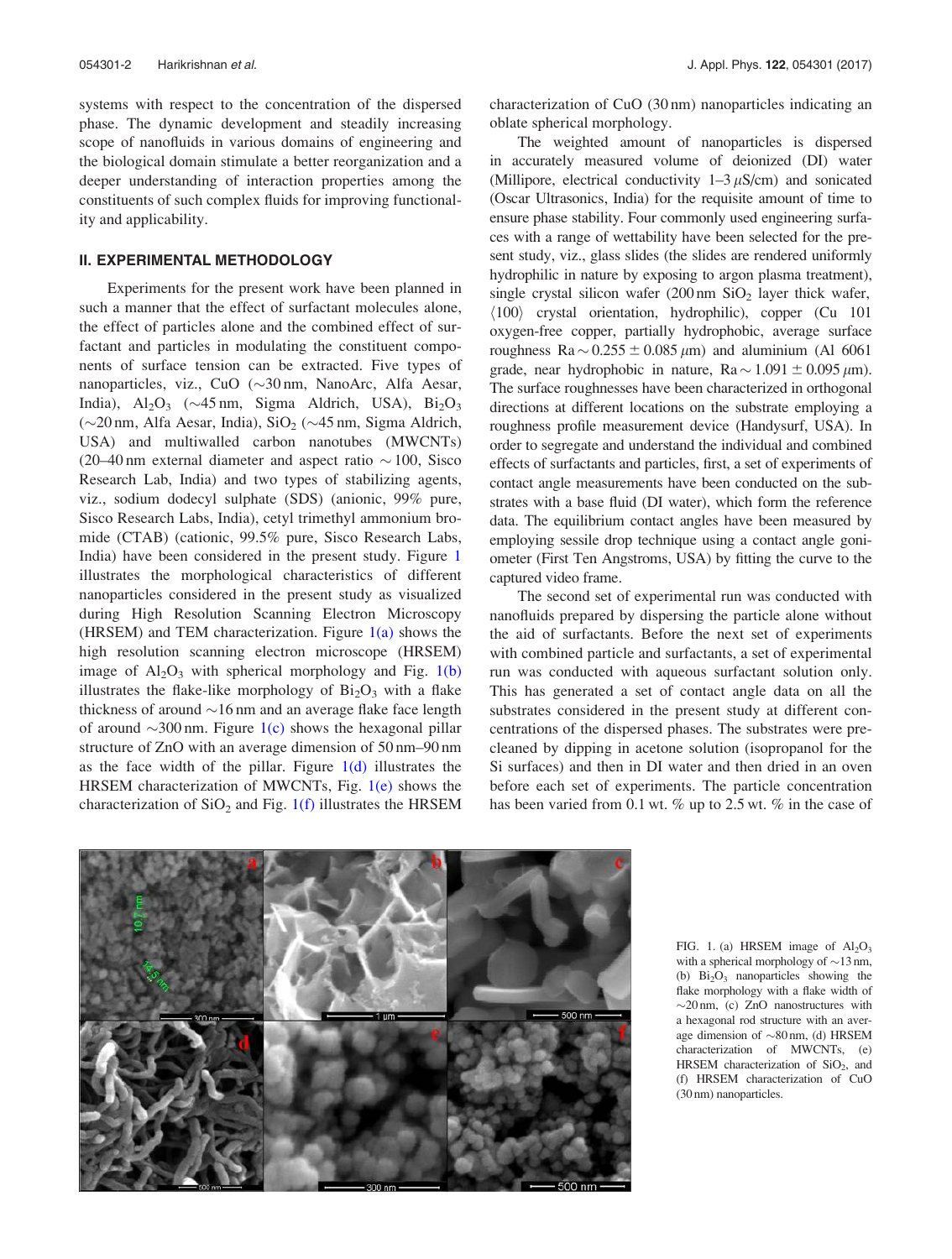TABLE I. Properties of the test fluids employed as references.

| SI. No | <b>Test</b><br>fluid | Total surface<br>tension $(mN/m)$ | Dispersive<br>component<br>(mN/m) | Polar<br>component<br>(mN/m) | Reference     |
|--------|----------------------|-----------------------------------|-----------------------------------|------------------------------|---------------|
| 1.     | Water                | 72.8                              | 22.6                              | 50.2                         | $12, 15 - 17$ |
| 2.     | <b>DMSO</b>          | 44                                | 36                                | 8                            | 12            |

metal oxide nanoparticles and from 0.01 wt. % to 0.25 wt. % in the case of MWCNTs in order to understand the particle concentration effect, and the surfactant concentration was varied from 0.25 Critical Micelle Concentration (CMC) up to 1 CMC in order to capture the effect of a surfactant for a given particle concentration. The CMCs for the above selected surfactants are fixed as per reported literature.<sup>1</sup> All the experiments were carried out at  $30 \pm 2$  °C and under relative humidity conditions of  $50 \pm 5\%$ . In order to characterize the surfaces and measure the surface energy of the test surfaces, two test fluids are considered, viz., DI water (in situ purified, Millipore,  $\sim$ 3  $\mu$ S/cm) and DMSO (Dimethyl sulfoxide) (99% pure, Avra Synthesis, India), and their properties are listed in Table I. The Oven Wendt method has been employed in determining the surface free energy of the substrates considered in the present study by making use of the contact angle measurement data with the test fluids. The thus calculated surface energies along with the experimental results of contact angle measurements are used in the Owens Wendt equation of state  $[Eq. (2)]$  to extract the dispersive and polar components of surface tension.



FIG. 2. (a) Zeta potential and pH variation with surfactant concentration for CuO based nanofluids. The fluids represented in the inset are: a-CuO nanofluid, b-CuO and 0.25 CMC SDS, c-CuO and 1.0 CMC SDS. (b) Particle size analysis intensity versus particle size curve for the above three fluids.

Figure 2(a) illustrates CuO nanofluids prepared without surfactant addition and also with 0.25 CMC and 1.0 CMC concentrations of SDS surfactant. Figure  $2(a)$  illustrates the zeta potential and pH variation of the three types of nanofluids, viz., a-CuO nanofluid, b-CuO with 0.25 CMC SDS, and c-CuO and 1.0 CMC SDS. With the increase in the surfactant concentration for a given particle concentration, the zeta potential and the magnitude of the pH increase. The numerical value of the zeta potential lies outside the zone between  $-30$  and  $30 \text{ mV}$ , which indicates a good phase stability of the nanocolloids. Figure  $2(b)$  illustrates the Dynamic Light Scattering (DLS) (Malvern Instruments) analysis of the above three fluids. A shift in the maximum intensity peak towards the right (higher effective particle diameter or hydrodynamic diameter) can be observed with the increase in the surfactant concentration. As the concentration of the surfactant in the nanocolloid increases, the effective hydrodynamic diameter [particle diameter plus twice the Electrical Double Layer (EDL) thickness] of the particle increases due to the increase in the thickness of the EDL (which may be obtained from the associated Debye length). The observation is reinforced from the results of zeta potential measurements with increasing surfactant concentration as illustrated in Fig. 2(a). The trend is found to be similar in the case of other nanocolloidal suspensions also. The observable increase in the zeta potential with surfactant concentration can be attributed to the enhanced Debye layer thickness as well as enhanced charged species within the Stern-Helmholtz layer, thereby presenting evidence of the surfactant chains capping the particle surface.

#### III. THEORY AND METHODOLOGY

The classical Young's equation relates the surface free energy (SFE) of the substrate and the fluid with the static contact angle for the fluid-substrate pair. But, obtaining the magnitude of the interfacial tension at the solid-liquid interface poses a challenge and hence numerous research works are attributed to establishing the so-called equation of state, which is based on the primary assumption that the interfacial free energy at the liquid-solid interface is a function of the participating fluid, and solid free energies and can be expressed in a closed function form as

$$
F(\gamma_l, \gamma_s, \gamma_{sl}) = 0, \qquad (1)
$$

where  $\gamma_l$  is the liquid surface tension,  $\gamma_s$  is the solid surface tension or surface energy, and  $\gamma_{sl}$  is the solid–liquid interfacial tension. Numerous works have been directed in this regard to develop a relation between the properties of interacting solid and fluid media and the interfacial free energy at the interface of both.<sup>10–14,20</sup> The pioneering work by Fowkes $^{10,11}$  considered the surface free energy (SFE) of the solid as a summation of the independent components due to different interactions such as dispersion, polar, hydrogen bonding and other interactions which pose significance in microscale fluidics. According to Fowkes, the dispersion component of the SFE is connected with the London interactions, arising from the electron dipole fluctuations. These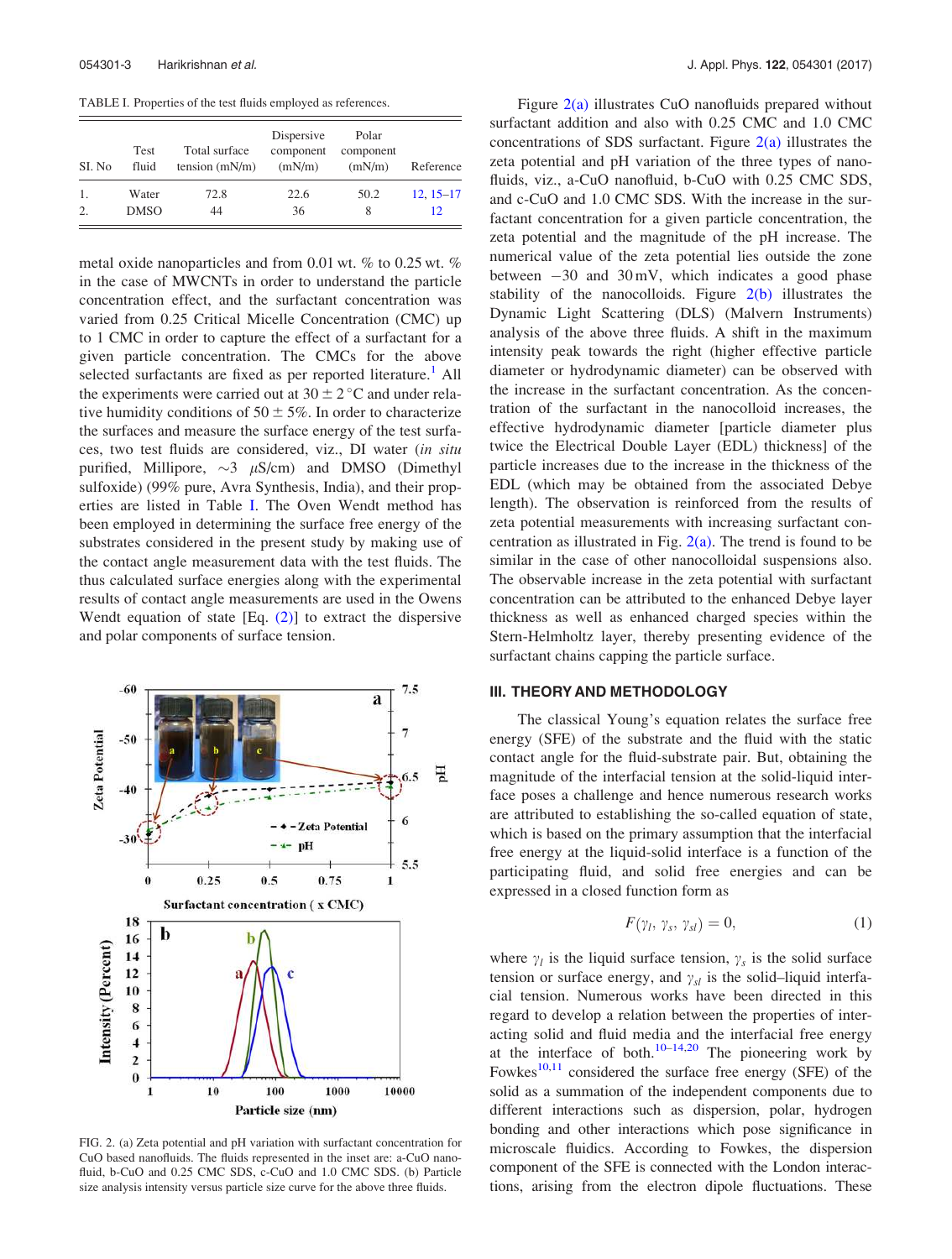interactions occur commonly in matter and result from the attraction between adjacent atoms and molecules. The London forces depend on the kind of mutually attracting elements of the involved matter and are independent of other types of interactions. The remaining van der Waals form of interactions, i.e., the Keesom and Debye interactions, have been considered by Fowkes as a part of inducing interactions. Owens Wendt<sup>12,13</sup> proposed the following relation [Eq.  $(2)$ ] based on Fowkes proposal for partitioning the surface energy into components:

$$
\gamma_{sl} = \gamma_s + \gamma_l - 2(\gamma_s^d \gamma_l^d)^{0.5} - 2(\gamma_s^p \gamma_l^p)^{0.5},\tag{2}
$$

where  $\gamma_{sl}$  is the solid liquid interfacial tension,  $\gamma_s$  is the solid surface energy,  $\gamma_1$  is the liquid surface tension,  $\gamma_s^d$  and  $\gamma_s^d$ represent the dispersive and polar components of the solid surface energy and similarly  $\gamma_1^d$  and  $\gamma_1^p$  represent the dispersive and polar components of the liquid counterpart. The subscripts "s" and "l" stand for the solid and the liquid, respectively. Combining the above equation with the basic Young equation of state

$$
\gamma_{sl} = \gamma_s - \gamma_l \cos \theta, \tag{3}
$$

a linear equation of the form  $Y = mX + C$  can be arrived at, which is expressed as

$$
Y = \underbrace{\frac{\gamma_l(1 + \cos\theta)}{2\sqrt{\gamma_l^d}}}_{A} = \underbrace{\sqrt{\frac{\gamma_l^p}{\gamma_l^d}}}_{B} \sqrt{\gamma_s^p} + \sqrt{\gamma_s^d},\tag{4}
$$

where the Y and X components in the linear form are denoted as A and B, respectively, as shown above. The methodology outlined by the Owens Wendt protocol requires contact angle data for a minimum of two test fluids (whose polar and dispersive components of surface tension are known). Hence, from the contact angle data for at least two test fluids whose polar and dispersive components of surface tension as well as the total surface tension are known, a linear fit can be made as illustrated in Fig.  $3(a)$ . The square of the slope corresponds to the polar components of the solid, and the square of the intercept will give the dispersive component of the solid. Figure 3 shows the Owens Wendt plot according to Eq. (4) for the test fluids for all the four substrates in the present study. The polar and dispersive components of the surfaces considered in the present study are illustrated in Figs.  $3(b)$  and  $3(c)$ . In aluminium and copper substrates, the dispersive interaction dominates over polar interactions, whereas in the case of glass and silicon wafer, the polar nature of surface free energy is the major contributor to total surface energy.

The surface regression/interfacial region as coined by Fowkes $^{10}$  is responsible for the surface tensional characteristics, which in itself comprises the surface or the interfacial monolayer and the adjacent bulk liquid. Molecules in the surface region of the liquid are subject to attractive forces from adjacent molecules which result in a net attraction to the bulk phase in the direction normal to the surface. The



FIG. 3. (a) Linear fit for extracting polar and dispersive components; (b) polar and dispersive components for aluminium and copper substrates (c) and for silicon and glass.

attraction tends to reduce the number of molecules in the interfacial region which results in an increase in the intermolecular distance. Drawing an analogy with respect to a spring system will bring out the physics behind the existence of surface energy. There are different forms of intermolecular forces which are jointly manifested in the form of surface tension force. A major component among these interactions which is present in all the substances is the London dispersion force that arises from the interaction of fluctuating electronic dipoles with induced dipoles in neighboring atoms or molecules. These forces are functions of electrical properties of the volumetric elements involved in the concerned material and also the distance between them. However, these are independent of temperature, and are in itself a fundamental form of interaction. DLVO (Derjaguin-Landau-Verwey-Overbeek) theory<sup>21,22</sup> underlines and dictates the basic interaction modes in such colloidal dispersions and takes into consideration the fundamental interactions of the van der Waals attractive force and the electrostatic repulsive interaction. The summation of these two basic interactions will give the total DLVO forces which essentially is a pin-pointing entity towards colloidal phase stability and characteristics.

The later advancement in the theory has incorporated additional interactive forces. The coupled dipole method (CDM), a method introduced by Kwaadgras et  $al.^{23}$  considers each atom in a cluster as a Lorentz particle in which the electron is bound to the nucleus by a harmonic force. The atoms have no permanent electric dipole moment, but their dipole moments are induced by the local imposed electric field. This can be used to compute the van der Waals interactions between the atoms, and its inherent many-body nature made it more accurate than continuum theories based on pairwise summations of atomic van der Waals interactions, as employed in, e.g., the Hamaker-de Boer approach<sup>24</sup> that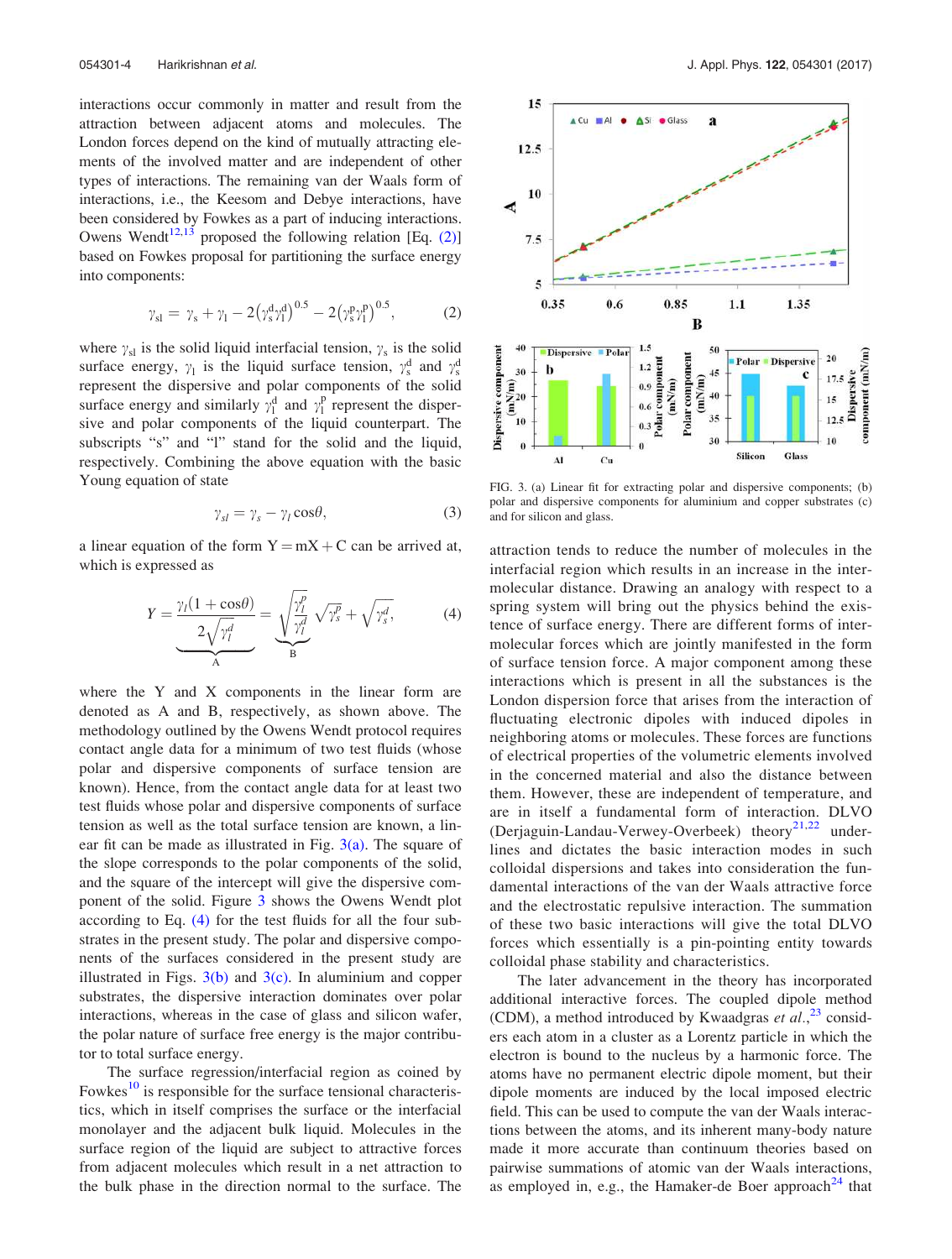underlies the treatment of dispersion forces in DLVO-theory. In this article, the solvent effects are not considered explicitly. Since an electric dipole will produce a non-zero electric field in its surroundings, two of these Lorentz atoms will interact, mediated by the electric field. The other contribution to the van der Waals interaction, as outlined earlier, comprises the Keesom interaction which is an orientation governed interaction force and the other component is the Debye interaction which is an induction interaction.<sup>25</sup> Polar interactions comprise Coulomb interactions between permanent dipoles and between permanent and induced dipoles (e.g., hydrogen bonds). The formation of an EDL and the permanent dipole interaction because of the EDL, acid base interactions, hydrogen bonding, etc., together contribute towards the polar component of surface tension.

In the present study, the same method is being used to determine the polar and dispersive components of nanocolloidal suspensions, i.e., the constituents of the complex liquid-gas interfacial tension. Contact angle measurements of the nanocolloidal suspensions are done on all the substrates considered in the present study at different concentrations of particles and surfactants. With the surfaces of known polar and dispersive components and contact angle information from the experiments and using Eq.  $(5)$ , a modified version obtained by rearranging the equation outlined by Owens Wendt, the polar and dispersive components of colloidal solutions are arrived at from the slope and the intercept of the linear fit made for the four data points with the data on four substrates

$$
\frac{\gamma_l (1 + \cos \theta)}{2 \sqrt{\gamma_s^d}} = \sqrt{\frac{\gamma_s^p}{\gamma_s^d}} \sqrt{\gamma_l^p} + \sqrt{\gamma_l^d}.
$$
 (5)

A detailed algorithm of the methods followed for deriving the polar and dispersive constituents in colloidal solution is described in supplementary material.

#### IV. RESULTS AND DISCUSSION

The polar and dispersive constituents of surface tension in the case of aqueous surfactant solutions at different concentrations of surfactants are illustrated in Fig.  $4(a)$ . The nature of variation of interfacial energy components is found to be independent of the nature of the surfactant (anionic or cationic), and observed to be similar for all the surfactants considered in the present study. It is an established fact that the addition of surfactants is capable of lowering the surface tension of the base fluid<sup>26</sup> because of the interfacial adsorption of the surfactants onto the interfaces. When an aqueous surfactant solution drop is placed on the substrate, the surfactant molecules will adsorb at the liquid-solid interface and the liquid-air interface. The rate of adsorption onto these interfaces depends on the nature of the surfactant and the surfaces. These will alter the liquid-solid interfacial energy and the liquid-air interfacial energy. This will be reflected in the form of a macroscopic contact angle of the aqueous solution on the given substrate. $27,28$  The total surface tension of the aqueous surfactant solution decreases with surfactant concentration till the CMC because of the interfacial adsorption of surfactants at the liquid-air interface.<sup>1</sup> Therefore, the ratio



FIG. 4. (a) Variation of polar and dispersive components of surface tension for various aqueous surfactant solutions with surfactant concentration. The electrical conductivity ratio (E\_R) and the polar component ratio (P\_R) of aqueous surfactant solution to water for (b) SDS and (c) CTAB. (d) Variation of polar and dispersive components of surface tension to total surface tension of various aqueous surfactants at different concentrations and (e) the ratio of components of surface tension to surfactant concentration.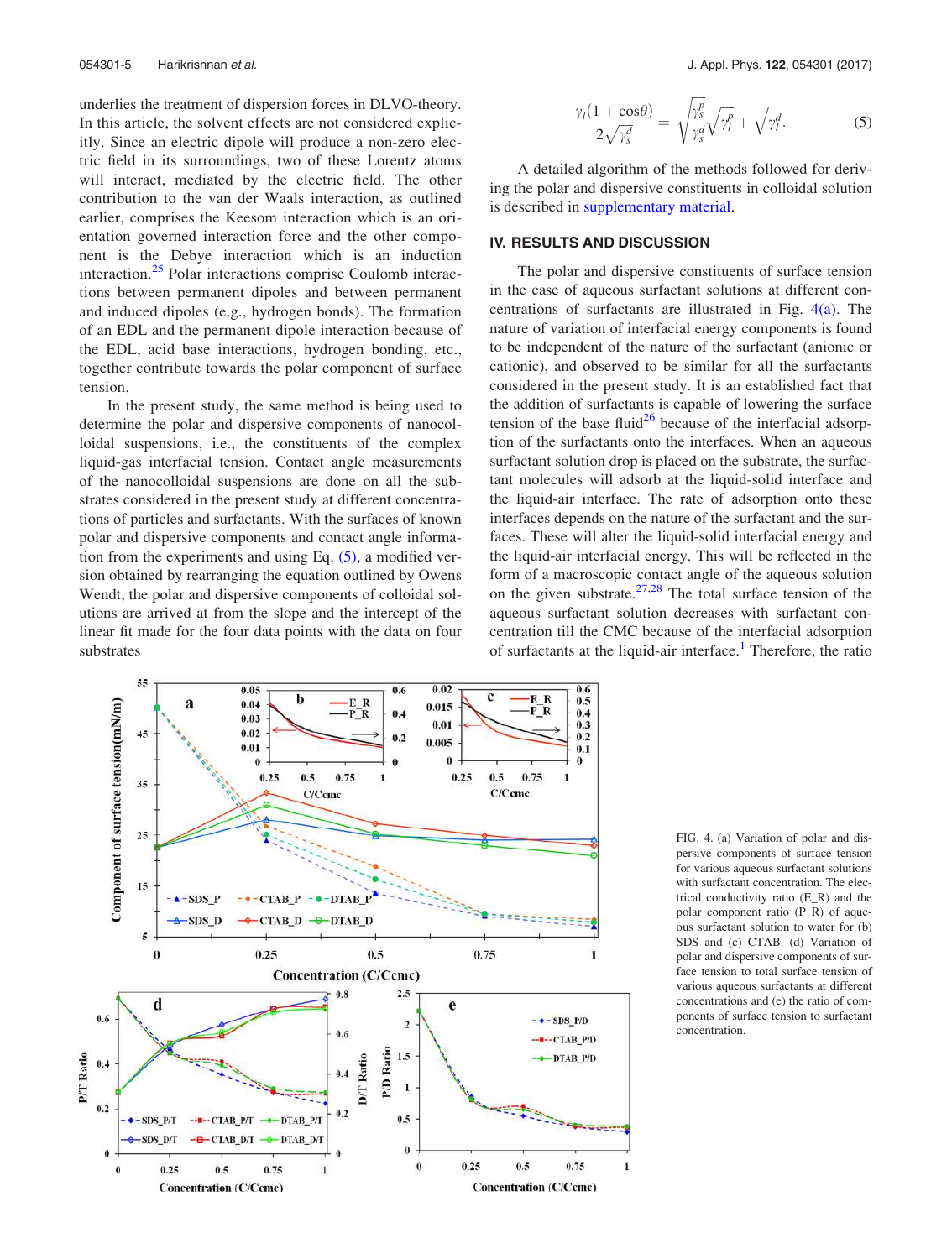of the polar or dispersive component of surface tension to that of the total surface tension represents the actual scenario with a better enlightenment to the actual physics of the problem. Figure 4(b) illustrates the ratio of polar and dispersive components of surface tension to the total surface tension of all the surfactants in the present study. The surfactant concentration corresponding to zero represents the base fluid, i.e., DI water. The concentration of the surfactant is varied from one fourth of CMC to the CMC, as the present study is not interested in the postmicellar characteristics. Apparently, though it can be observed that the numerical value of the polar and dispersive components of three surfactants are slightly different in magnitude [as illustrated in Fig. 4(a)], the ratio of the polar or dispersive component of surface tension to that of the total surface tension (P/T or D/T ratio) for all the surfactants is coinciding, as illustrated in Fig. 4(d). The ratio of the polar component of surface tension to that of the total surface tension (P/T ratio) decreases with an increase in surfactant concentration, whereas the normalized ratio of the dispersive component with the total surface tension (D/T ratio) increases with surfactant concentration. Both the normalized curves reach a plateau towards the CMC. The normalized components of surface tension are found to be independent of the nature and properties of surfactants as they take into account the interfacial adsorption and hence the interactions at the interfaces.

The ratio of polar to dispersive components of the surface tension is illustrated in Fig.  $4(e)$ . The polar to dispersive ratio (P/D ratio) magnitude greater than unity indicates a predominant contribution of the polar component to the total surface tension of the solution. Interestingly, the ratio of the polar to dispersive components of surface energy is similar for all the surfactants under consideration even though the wetting angle made by each surfactant on different substrates and the surface tension of different surfactants at different concentrations of surfactants are different from each other. There is an observable dominance of polar nature up to one fourth of the micellar concentration, and thereafter the dispersive interaction is the dominant part of total surface tension. The strong tiled relation and the nature of variation with respect to the surfactant concentration existing between the electrical conductivity ratio (E\_R) (ratio of electrical conductivity of the surfactant to that of the electrical conductivity of water) and the ratio of the polar component of surface tension of aqueous surfactant to that of water  $(P_R)$ further strengthen the theoretical root of variation of the polar component as illustrated in Figs.  $4(b)$  and  $4(c)$ . The ratio of electrical conductivities and the ratio of polar components are directly related and vary in a similar manner. The values of electrical conductivity for different aqueous surfactant solutions are directly taken from the observations of Herrington *et al.*<sup>29</sup> The ionic conductivity in these aqueous surfactant solutions is directly related to the degree of ionisation produced due to the dispersion of surfactants, and the degree of ionic interactions in the solutions adds up to the polar nature of the solution and is directly related to the amount of surfactant molecules available in the bulk of the solution. Hence, both the phenomena are directly linked with each other. Both the non-dimensional ratios vary in a similar fashion and both decrease with the increase in surfactant concentration. As the surfactant concentration increases, the van der Waals interaction between the surfactant chains increases which results in building the total dispersive interactions in the solution. Even though the magnitude of the dispersive component seems to not change much, the ratio of the dispersive part to the total surface tension increases. This is due to the fact that the total surface tension of the aqueous surfactant also decreases with an increase in the surfactant concentration.

At the same moment, the inclusion of surfactant molecules and their interfacial adsorption will disrupt the strong hydrogen bonding in water which results in the reduction of the polar nature of water. As the surfactants are dispersed in water, the ionic head of the surfactant molecules will form an ionic interaction with the polar water molecule, and the net resultant polarity of the solution decreases. The polar end will be attracted to either the negatively charged oxygen or the positively charged hydrogen in water depending on the nature of the surfactant. The covalent tails will separate from the  $H_2O$  molecules and migrate to the surface. Water molecules will be attracted to the polar end of the surfactant, while the covalent tails will not interact with water and separate. The lower attraction of covalent tails to each other will make it easier to separate the molecules. As the surfactant concentration increases, the polar component keeps on decreasing up to the micellar concentration, as can be observed from Figs.  $4(a)$  and  $4(d)$ . Once the micellization has happened, the ionic heads are no longer active in bringing down the polarity of the solution. Also, the dispersive component of surface tension cure also saturates near the micellar concentration. As the present study is interested in only the pre-micellar characteristics of the aqueous surfactant solution, the study has not been extended to the postmicellar region.

The nature of variation of the ratio of polar or dispersive component of surface tension to the total surface tension in the case of colloidal dispersion of nanoparticles alone is illustrated in Fig.  $5(a)$ . The polar to total surface tension decreases and attains a plateau with the particle concentration, whereas the dispersive to total surface tension ratio increases and then saturates with the particle concentration. The amount and the rate of increment or decrement in surface tension ratio depend on the nature of particles and are different for different particles unlike as observed in the case of different aqueous surfactants. It is also noteworthy that from a previous report by the present authors<sup>1</sup> one can conclude that the total surface tension of such complex fluids increases with particle concentration. It has been elucidated from the previous study that the establishment of total equilibrium is considered to be the reason for the effective increment in surface tension of nanocolloidal solutions only as the adsorbed particles are subjected to many interaction forces.  $SiO<sub>2</sub>$  is shown to have a maximum increase in the dispersive component to the total surface tension and the hence a minimum value of polar to total surface tension ratio. Except for the anomalous behavior of  $SiO<sub>2</sub>$  nanoparticles, almost all the other nanoparticles attained the saturation limit with respect to a change in the particle concentration at a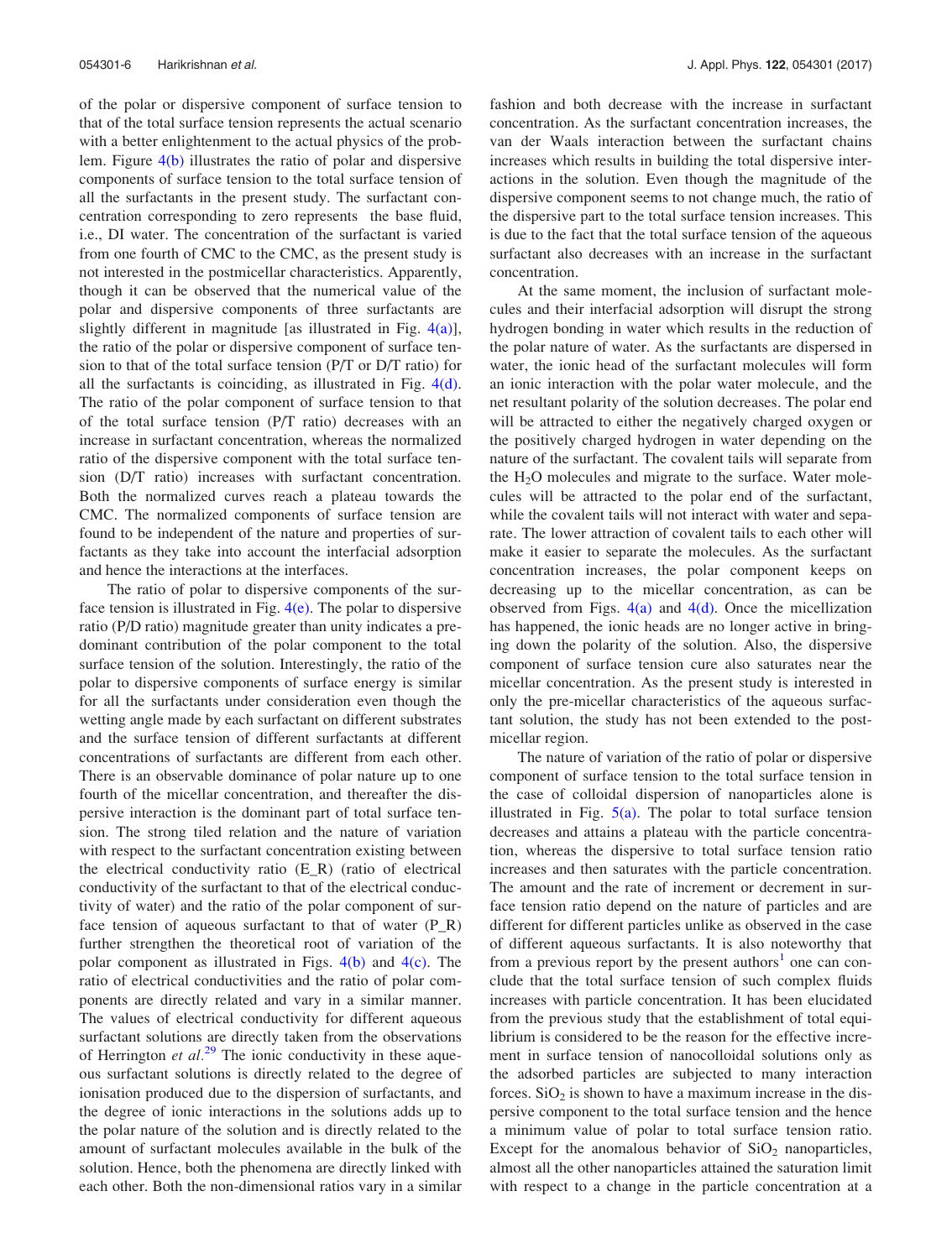

FIG. 5. (a) Variation of polar and dispersive components of surface tension to total surface tension of various nanofluids at different particle concentrations. (b) Variation of polar to dispersive components of surface tension at different particle concentrations for different nanofluids. (c) and (d) Electrical conductivity ratio (E\_Ratio) and polar component ratio (P\_Ratio) of nanofluids to that of water for CuO and  $Al_2O_3$  nanoparticles based nanofluids, respectively.

half contribution to the total surface tension. As the particle population increases in the base fluid, it enhances and adds up the London dispersion interactions, Keesom interactions and also the Debye interactions, and hence results in an augmentation of the total van der Waals interaction in the colloidal system. There will be multiple and many-body interactions possible between the different particles, and the total will be the net vector resultant of the combined interaction forces. As the particle loading in the given colloidal solution increases, the spacing between the dispersed phase decreases. This can affect the total van der Waals interaction as well as the polar interactions due to the permanent polarity created due to the formation of an Electrical Double Layer (EDL) around the particle. It may be due to this electrostatic interaction that the effective dispersive interaction saturates after a certain value of particle loading. The steric repulsion between the particles start to dominate, and this may act against the attractive van der Waals interaction.

The polar to dispersive ratio of the nanoparticulate suspension is illustrated in Fig. 5(b). Comparing the ratio between the dispersive and polar parts of the surface energy/ tension for two phases allows for a prediction of the adhesion between these two phases. The closer the ratios match more interactions are possible between the phases and higher the adhesion is to be expected. This helps one to choose a proper wetting surface and also quantify the net adhesion when a complex fluid such as a nanofluid interacts with a solid. Moreover, information about the P/D ratio of a given colloidal solution can assist in assessing the wettability on a surface of known P/D ratio. Depending on the properties of the particles, the colloidal solution exhibited different P/D ratios and most of the suspension systems such as CuO, ZnO, and  $Bi<sub>2</sub>O<sub>3</sub>$ remained with a predominant polar component throughout the entire concentrations of the particle considered, whereas the other particles exhibited a predominating polar nature up to about 0.5 wt. % of particle concentration. It is interesting to note that just by the addition of a trace amount of particles such as 0.1% by weight, the P/D ratio came down to nearly 1.25 from that of about 2.25 for the base fluid, which means a reduction of  $\sim$ 45%. The high potential for interaction between two phases also leads to a small interfacial energy/ tension.

A deeper insight into the physics of the nanoscale mechanisms at the interface shows that the wettability of the particle is an important parameter affecting the surface tension of the colloidal suspensions. $30$  The interfacial adsorption characteristics are largely influenced by the adsorptiondesorption characteristics of the particle, and the energetics of adsorption-desorption is given by $31$ 

$$
\Delta E_P = -\pi \gamma R^2 (1 + \cos \theta)^2. \tag{6}
$$

Hence, it can be observed that the wettability of the particle at the nano-interface  $(\theta)$ , the size of the particle  $(R)$  (for nonspherical particles such as  $Bi<sub>2</sub>O<sub>3</sub>$ , the geometrically effective equivalent diameter has been considered or essentially the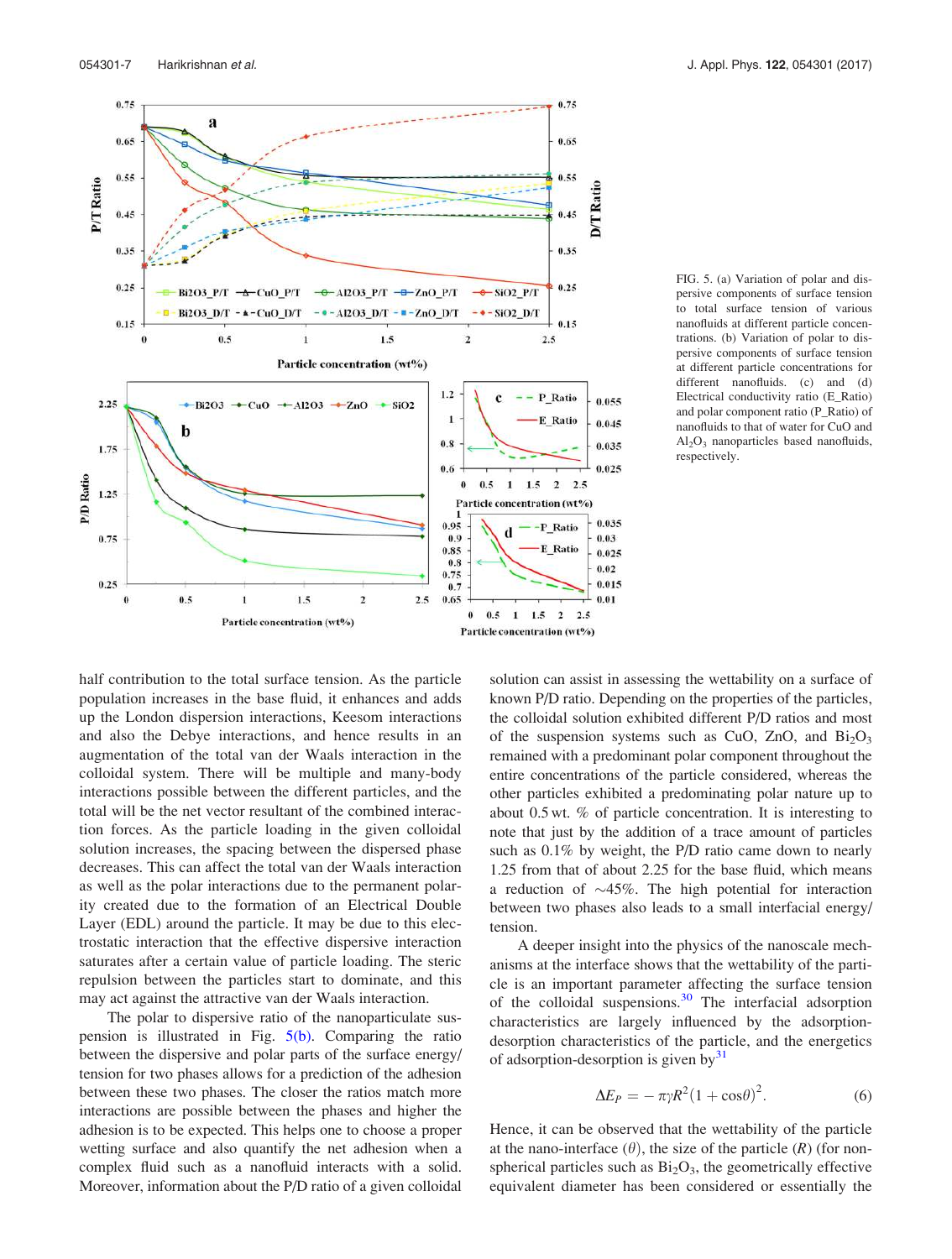diameter of gyration of the nanostructure) affects the energetics of adsorption-desorption characteristics and hence influences the surface tension of the colloidal solution. It may be noted that for the nanoscale particles, these energetics of adsorption-desorption are susceptible to thermal fluctuations since the order of magnitude of energetic is of the order of  $\sim k_BT$  and may be subjected to thermal escape from the interface. These factors together with the Brownian dynamics of the particles determines the effective surface tension in such colloidal solutions and hence the constituent elements of total surface tension. This will be reflected in the wetting characteristics of the nanocolloidal solutions<sup>27</sup> on different substrates. Hence, these interactions are captured by our protocol for the measurement of the components of the interfacial tension through the macroscopic contact angle that is being used as an input parameter in the modified Owen Wendt protocol.

Figures  $5(c)$  and  $5(d)$  illustrate the polar component ratio and the electrical conductivity ratio (as outlined in the case of aqueous surfactant solutions) for the CuO and  $Al_2O_3$  nanocolloidal suspensions. There are three major interacting modes with independent yet simultaneous existence (as outlined by Dhar et  $al^{32}$ ) found to be responsible for electrical transport in such colloidal systems. Electric double layer (EDL) formation at the nanoparticle–fluid interface-conjugated electrophoresis, nanoparticle polarization due to short-range field non-uniformity caused by the EDL with consequent particle motion due to inter-particle electrostatic interactions and coupled electro-thermal diffusion arising out of Brownian randomization in the presence of an electric field are described to be the three main mechanisms. Polarizability of the particle is an important characteristic property which affects the polar nature of the colloidal solution.<sup>10</sup> The difference in magnitude of the polar component and its variation with respect to the concentration of the dispersed phase can be attributed to the difference in polarizability of different particles which are considered to be its characteristic property.<sup>33</sup> The polarizability of the particle is related to the pair potential  $as<sup>10</sup>$ 

$$
\mu_{11} = \frac{3\alpha_1^2 I_1}{4r_{11}^6} \,,\tag{7}
$$

where  $\alpha_1$  is the polarizability,  $I_1$  is the ionisation potential and  $r_{11}$  is the intermolecular distance, and the subscript 1 refers to a particular phase. The summation of all the pair potentials of all the volume elements can give an estimate of the dispersive component as

$$
\gamma_1^d = \frac{-\pi N_1^2 \alpha_1^2 I_1}{8r_{11}^2}.
$$
\n(8)

It can be observed that the polarizability, the ionisation potential and the packing fraction of the volume elements are important in contributing to the total dispersive energy. Also, the Hamaker constant is related to the polarizability as

$$
A_1 = \frac{3}{4} N_1^2 \pi^2 \alpha_1^2 I_1.
$$
 (9)

However, as per the CDM principle, if N number of these atoms are brought together and allowed to interact, the dipole-dipole interactions will influence the electric properties of the cluster, as a whole. In general, the total polarizability of the cluster cannot be expected to be equal to  $N\alpha$ , but will instead be modified because the atoms are subject to each other's induced electric field. $^{23}$  Also, the polarizability of the particle will influence the counter ion distribution, and hence the total polar interactions of the suspension and the modified Poissule equation has to be used  $34$  to understand the effective polar interactions in such complex suspensions. The similarity in the behavior of the electrical conductivity ratio with the particle concentration and the ratio of the polar component of the colloid to that of water as illustrated in Figs.  $5(c)$  and  $5(d)$  prove the present proposed hypothesis about the polar interactions in such colloidal suspensions.

A closer inspection of the influence of different particles in altering the polar nature of the base fluid can be observed from Fig.  $6(a)$  illustrating the variation of the polar component of the colloidal solution to that of water.  $Bi<sub>2</sub>O<sub>3</sub>$  shows an enhanced dominance of the polar component compared to that of other particles followed by CuO,  $ZnO$ ,  $Al<sub>2</sub>O<sub>3</sub>$  and the lowest by  $SiO<sub>2</sub>$ . The observations depend upon the individual particle polarisability which ultimately is reflected in the form of a net polar component of surface tension. The normalized polar component ratio as illustrated in Fig.  $6(a)$  indicates that the polar contribution to the total surface tension of the colloidal solution decreases with particle loading as the ratio is lower than 1 at all concentrations. Figure  $6(b)$ illustrates the polar component ratio (designated as the P\_Ratio which represents the ratio of the polar component of the colloidal suspension to that of the water) and the effective dielectric constant of the colloidal suspension (designated as DC) for the CuO nanocolloidal system. It can be observed that the mode of variation of both the quantities is similar. The dielectric constant value is an indication of the system resistance to polarizability and hence also indicates the electrical conductivity of the system, which is again indirectly related to the electrical conductivity and hence the polar nature of the fluid. Considering the nanoparticle to be a solid dielectric sphere with the potential within the sphere



FIG. 6. (a) Variation of the ratio of the polar component of different nanofluids to the polar component of water (P\_Ratio) with particle concentration and (b) variation of the P\_Ratio and the ratio of dielectric constant of nanofluids to that of water (DC\_Ratio) with particle concentration.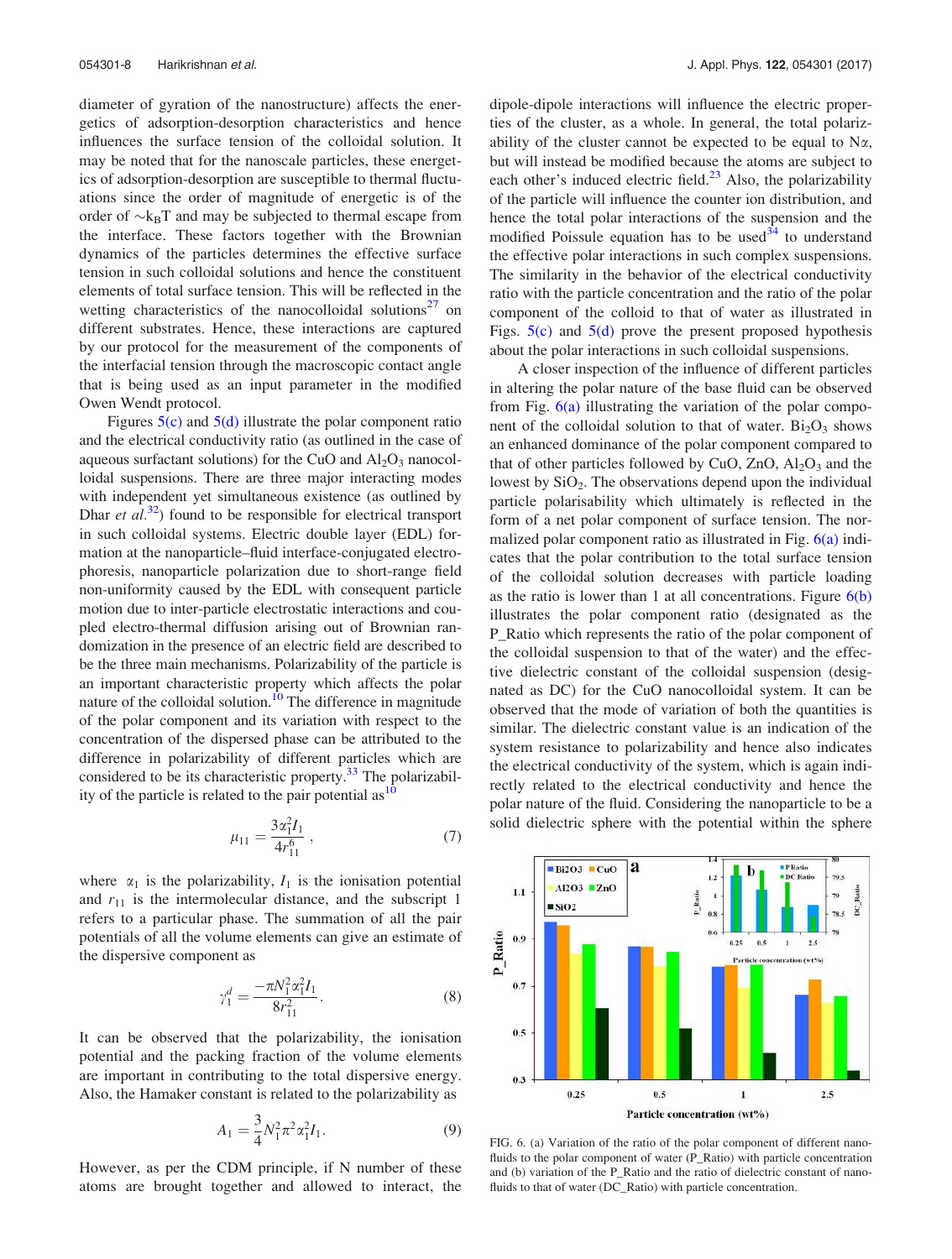satisfying Laplace equation, the dipole moment "p" induced per nanoparticle in correspondence to the perturbed near field, as predicted by Clausius–Mosotti theorem, is expressed  $\text{as}^{32}$ 

$$
p = 4\pi\varepsilon_0 k_f \left(\frac{d}{2}\right)^3 \frac{k_{np} - k_f}{k_{np} + 2k_f} E,\tag{10}
$$

where  $k_f$  is the relative permittivity of the fluid and  $k_{np}$  represents the relative permittivity of the nanoparticle. From the above relation, we can understand the intertwined relation between the dielectric properties of the medium and the conductivity properties. The interactions of the external electric field with the randomly distributed, partially charged polar fluid molecules within the diffuse Guoy–Chapman layer promote the formation of non-uniformity in the effective field in the immediate circumferential neighbourhood of the nanoparticle. The existence of a spatio-temporally variant nonuniform electric field in the near vicinity of the nanoparticle leads to induced polarization of the particle. The fluctuating nature of the short-range electric field is a dependent function of the characteristics of the Guoy–Chapman layer. Since the layer is diffused by nature due to the presence of randomized electrostatic and thermal interactions among the polar fluid molecules, the concentration of the dispersed nanoparticulate phase and the temperature of the nanocolloid are important governing parameters responsible for the degree of particle polarization. Although spatio-temporally perturbed due to the innate nature of the electric field around the peripheral neighborhood, the magnitude of the dipole moment induced on the nanoparticle can be assumed to remain constant, given the near-spherical geometry of the particles. Hence, there exists an intertwining relationship among the polar interactions of the colloidal suspension and the electrical properties of the same.

The physics of interaction of the combined particle and the surfactant is a very complex phenomenon and can drastically alter the interfacial phenomenon such as surface tension and wetting.<sup>1</sup> Recently, there were a few studies probing the physics of the effect of nano-dispersions on the surface tension behavior $1,31$  and the fate of the nano-dispersed phase at the interface.<sup>30</sup> A recent study by present authors<sup>1</sup> has concluded that the combined particle and surfactant system exhibited a surface tension different from that of the particle only case and the aqueous surfactant only case, and the combined effect is not additive of individual effects. The combined system displayed a surface tension lower than the surfactant, and the enhanced population of the surfactant molecule at the interface due to transport by surfactant capped nanoparticles<sup>1</sup> was outlined to be the main mechanism responsible for such an anomalous behavior. Due to the inherent attraction of surfactants to the interface and the nanoparticles being in dynamic random motion due to thermal fluctuations will facilitate populating the interface with more nanoparticles due to the transport of surfactant capped nanoparticles. The surface tension decreases initially with the particle concentration, and then an almost negligible change is observed with respect to the particle concentration at a given surfactant concentration due to the steric hindrance preventing the further adsorption onto the interface.

In order to track the contribution of combined particle and surfactant molecules or a surfactant capped nanodispersion system in modulating the polar and dispersive interactions of the colloidal solution, the study has been extended to dispersions where the surfactant molecules are also infused during the preparation and homogenisation of nano-dispersions. The study conducted at different concentrations of surfactants and particles will help to elucidate the influence and contributions of individual components, and the net total effect in amending the nature of surface energy. As the surface tension is a surface phenomenon, the interface plays an important role and the presence of strong surface active agents bonded to the nanoparticles can drastically alter the wetting dynamics. Nanocolloidal solutions containing only particles showed an increment in the contact angle on silicon and glass substrates, whereas it decreases initially and then increases with particle concentration on aluminium and copper substrates.<sup>27</sup> However, as expected, the contact angle of surfactants decreases with the surfactant concentration as expected. $27$  With the increase in the particle concentration, the static contact angle decreases initially and then exhibited almost a negligible change with particle concentration for the combined surfactant and particle case. However, with the increase in the surfactant concentration, the contact angle decreases at a given particle concentration. We observed that the surfactant effect dominated in the case of combined surfactant and particle with respect to the wetting phenomenon and the combined colloidal system exhibited a similar wetting behaviour irrespective of the surface which is in accordance with the earlier reported literature.<sup>27</sup>

The variation of normalised surface tension components of MWCNTs and SDS colloidal solution with the particle concentration at different surfactant concentrations (in terms of CMC) is illustrated in Fig.  $7(a)$ . There is a slight dip in the value of the D/T ratio at a very small concentration of particles and thereafter the ratio keeps increasing with the particle concentration for a given surfactant concentration. Similarly, there is an initial hump in the P/T ratio and thereafter it steadily decreases with CNT concentration up to the maximum concentration of 0.25 wt. % considered in the present study. This can be attributed to the high surface charge density of the CNT particles due to which the EDL will be strong and the potential will be much higher compared to other particles. Due to the anomalous pull created by the CNT particles, the polar interactions in the fluid will be so strong that it may overshadow and will be a dominant source of total surface tension. Moreover, the packing of surfactant molecules over the surface of carbon nanotubes will enhance the EDL and result in the induction of more polar nature. But, with the increase in the CNT concentration, the dispersive interaction between the long carbon will start to dominate and increase with the particle concentration at a given surfactant concentration. Also interestingly, the initial dip is more prominent at lower surfactant concentrations, as towards higher surfactant concentrations, the hydrocarbon chain interaction resulting in the van der Waals interaction, steric interactions due to hydrocarbon chains, etc., will also come into play. So, the net effect will be the summation of all the individual effects. The polar to dispersive ratio also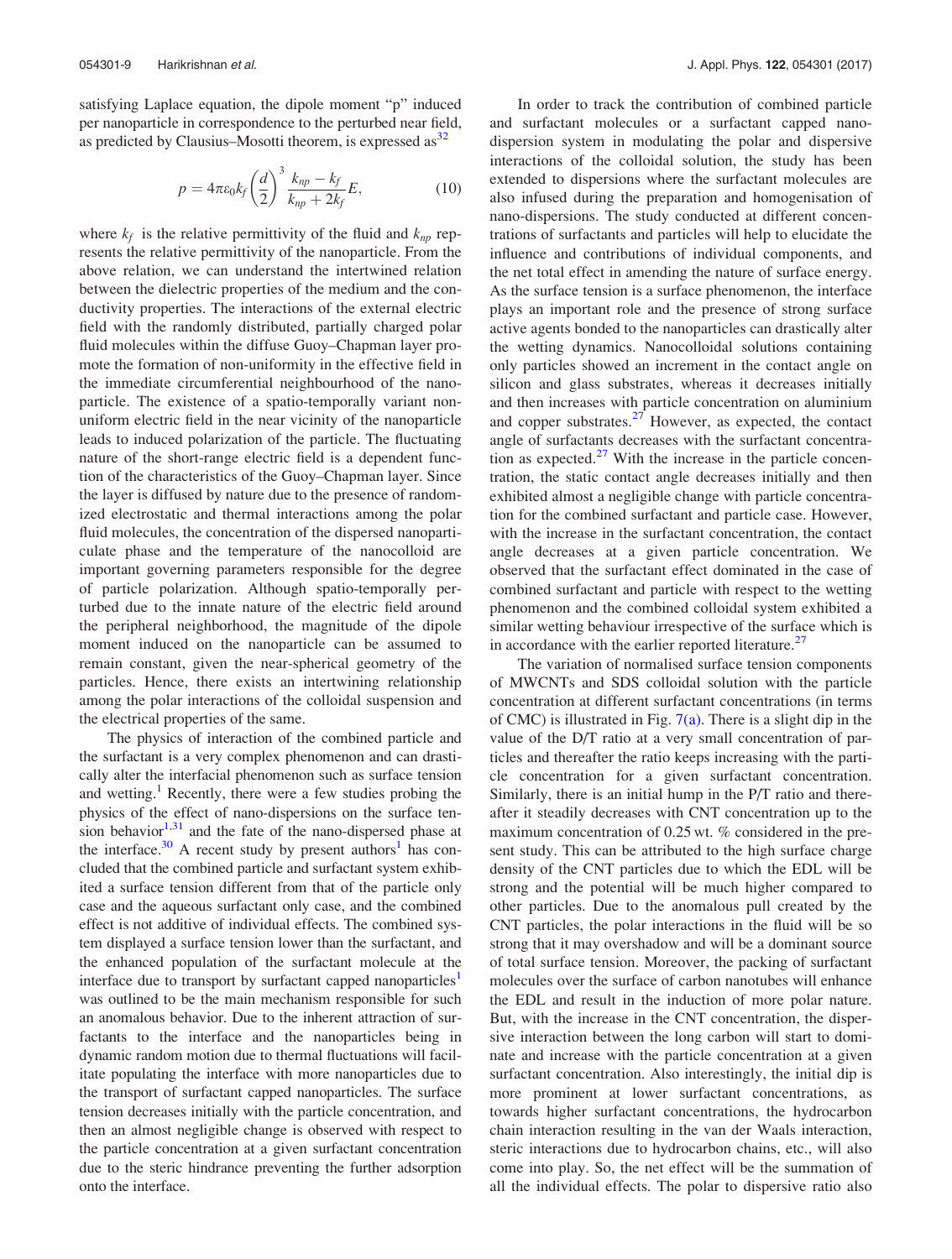

FIG. 7. (a) Ratio of polar to total surface tension and dispersive to total surface tension values for MWCNTs with SDS surfactant at three surfactant concentrations (in terms of CMC) at various particle concentrations (b) variation of the ratio of polar to dispersive component of surface tension with surfactant concentration at various particle concentrations for the above particle and surfactant combination (c) normalized polar to total value of surface tension (normalized with that of the aqueous surfactant solution) with surfactant concentration for a given particle concentration.

showcased an exponential decay with the particle concentration as illustrated in Fig.  $7(b)$ . It is clear from Fig.  $7(c)$  that the physics of interaction in the case of surfactant capped nanosuspensions is altogether different from the suspensions of surfactant alone or particle alone cases as the surfactant concentration plays an important role in determining the polar and dispersive interactions of the combined colloidal system. With the increase in surfactant concentration at a given CNT concentration, the D/T ratio increases and then decreases, whereas the P/T ratio decreases and then increases. As discussed earlier, this stems from the interplay of electrostatic interactions and other interactions present in such complex systems.

Figure  $8(a)$  illustrates the polar to total surface tension ratio (P/T ratio) and the ratio of the dispersive component to the total surface tension of the fluid (D/T ratio) for the combined SDS and CuO nanofluids with the CuO concentration at three surfactant concentrations. Even though the general trend of decreasing and then attaining a plateau shape for the P/T ratio is conserved as in the case of only nanoparticle suspensions and aqueous surfactant solutions, the combined surfactant and nanoparticle case reached saturation early at a lower value of particle concentration itself. This trend is true in the case of all the surfactant concentrations. The D/T ratio is following just a mirror inversion of the other ratio. Also, it can be observed that at a given particle concentration the P/T ratio decreases with the surfactant concentration, whereas the D/T ratio increases with the surfactant concentration for all concentrations of particles. Moreover, it can be observed that there is a sharp decrement in the value of the P/T ratio with a trace amount of particle addition at 0.1 wt. % at 0.25 CMC, whereas at CMC, the decrement is much shallow. The ratio of polar to dispersive component also decreases and then saturates with an increase in particle concentration as illustrated in Fig. 8(b) and the decrease is sharp at lower particle concentrations of the surfactant and eventually decreases with an increment in the surfactant concentration. Zero particle concentration of the P/D ratio corresponds to that of the aqueous surfactant solution at a given particular surfactant concentration. As the surfactant concentration increases, the EDL become strong and the electrostatic interactions dominate and hence there is only a minor dip in the value of P/D ratio.

The ratio of the P/D ratio of SDS and CuO based nanofluid to that of DTAB (Dodecyltrimethylammonium bromide) and CuO based nanocolloid is illustrated in Fig. 8(c). This represents the relative strength of the two surfactants considered in the present study for the same CuO nanoparticles. There is an observable dip in the value of ratio of the P/D ratio with concentration initially and then steadily it remains almost constant at 0.25 CMC and 0.5 CMC, whereas at a higher surfactant concentration than the CMC instead of an initial dip an increment is being observed. This again depends on the relative strength of thickening of the EDL and hence on the polar interactions in the presence of two surfactants. It can be observed that the SDS is more effective at higher surfactant concentrations in modulating the polar component of surface tension. At almost all instants of concentration, the ratio remains less than 1 indicating the predominant role of the polar component in the case of DTAB and CuO based nanofluids. The ratio gives a comparative picture of how for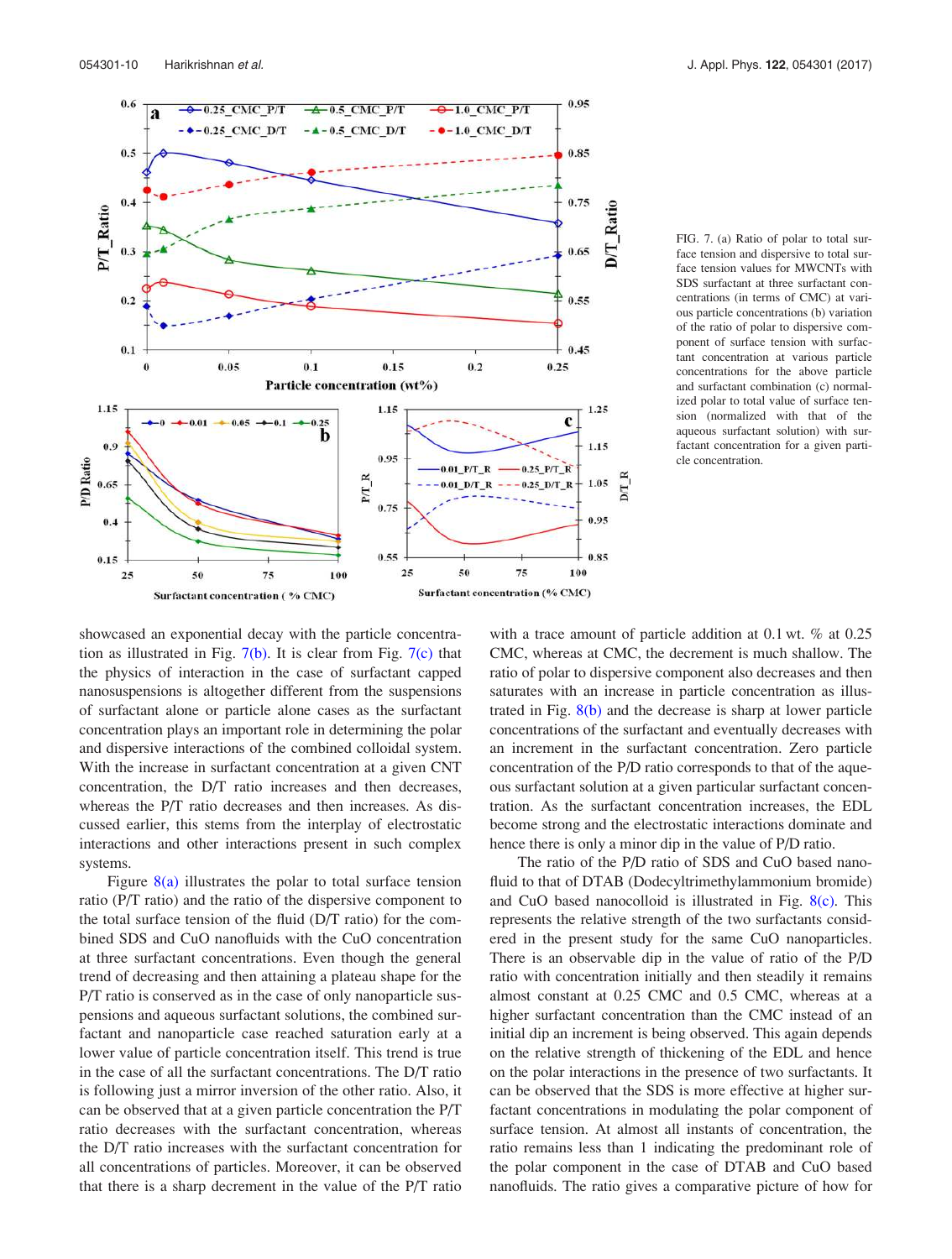

FIG. 8. For CuO and SDS nanocolloidal suspension, (a) illustrates the variation of the ratio of polar and dispersive components of surface tension to the total surface tension of a combined colloidal system (represented as P/T ratio and D/T ratio, respectively) with particle concentration (b) the variation of ratio of polar to dispersive components of surface tension (P/D ratio) with particle concentration at three surfactant concentrations of 0.25, 0.5, and 1.0 times the CMC concentration (c) ratio of the P/D ratio for a CuO and SDS based nanocolloid to that of a CuO and DTAB nanocolloid at different particle concentrations at three surfactant concentrations (d) variation of the P/T ratio and the D/T ratio with an increase in particle concentration for a CuO and DTAB based nanocolloid (e) variation of the ratio of polar to dispersive components of surface tension (P/D ratio) with particle concentration at three surfactant concentrations for CuO and DTAB based nanocolloids (f) the variation of the ratio of normalized (normalized with that of the value of a surfactant at a given surfactant concentration) P/D ratio of a CuO and SDS based nanocolloid with that of the normalized P/D ratio of a CuO and DTAB based nanocolloid.

the same nanoparticles but with two different surfactants one is able to modulate the polar and dispersive components. It can be concluded that for a given particle, SDS tends to make the solution more dispersive, whereas DTAB tries to make the solution relatively more polar in nature. The nature of the P/D ratio variation in the case of DTAB and CuO based nanocolloid is also similar to that of the SDS and CuO based nanocolloid as illustrated in Fig.  $8(e)$ . The observations are similar to that observed in the case of CuO and SDS based nanocolloid. The normalized P/D ratio (ratio of the P/D value of colloid to the P/ D value of aqueous surfactant) represents the amount of increment or decrement the particle has brought out in the combined colloidal system compared to the value of the P/D ratio in the case of an aqueous surfactant solution. Figure  $8(f)$  illustrates the ratio of the normalized P/D ratio of CuO and SDS based nanocolloid to that of CuO and DTAB surfactant. The normalized curves less than unity indicate that CuO is more active in modulating the polar and dispersive interactions in the combined colloidal system of CuO and DTAB than CuO and SDS. However, the amount of modulations varies with respect to the surfactant concentration in the combined colloidal system.

Figures  $9(a)$ – $9(f)$  illustrates the same analysis extended to the  $Bi<sub>2</sub>O<sub>3</sub>$  nanoparticles with SDS and CTAB surfactants. The nature of variation of polar to total surface tension and the dispersive component to total surface tension is similar as observed in earlier case for both the surfactant combinations. However, the magnitude of modulation is different in each case. The nature of variation of the polar to dispersive component of surface tension is also the same at all surfactant concentrations even though the morphology of the nanoparticle is entirely different from that of CuO nanoparticles. The ratio of the P/D ratio in both the colloidal systems value greater than unity indicates the predominating polar effect in a SDS based  $Bi<sub>2</sub>O<sub>3</sub>$  nanofluid compared to that with CTAB at all concentrations of the surfactant. Figure  $9(f)$  illustrates the ratio of the normalized P/D ratio of a  $Bi<sub>2</sub>O<sub>3</sub>$  and SDS based nanocolloid to that of a  $Bi<sub>2</sub>O<sub>3</sub>$  and CTAB surfactant. The normalized curves attain values less than unity at higher surfactant concentrations which indicate that  $Bi<sub>2</sub>O<sub>3</sub>$  is more active in modulating the polar and dispersive interactions in the combined colloidal system of  $Bi<sub>2</sub>O<sub>3</sub>$  and CTAB than  $Bi<sub>2</sub>O<sub>3</sub>$  and SDS above 0.25 CMC surfactant concentrations. However, the amount of modulations varies with respect to the surfactant concentration in the combined colloidal system. A comparative analysis of the polar and dispersive interactions in MWCNTs and SDS based colloidal suspension and CuO and SDS based colloidal suspension is presented in the supplementary material. In précis, the present work is able to portray that the observations can be merged into a form of quasi-universal behavior in the trends of polar and dispersive components in spite of non-universal character in the wetting behavior of the nanocolloids, aqueous surfactant and surfactant integrated nanocolloids.

#### V. CONCLUSIONS

A comprehensive experimental study has been employed to extract the polar and dispersive components of surface tension in nanocolloids using a reverse Oven Wendt scheme. The surface tension of nanocolloids obtained using a pendant tensiometric method, earlier reported literature values of surface tension in nanosuspensions, experimentally measured contact angle data on different substrates, and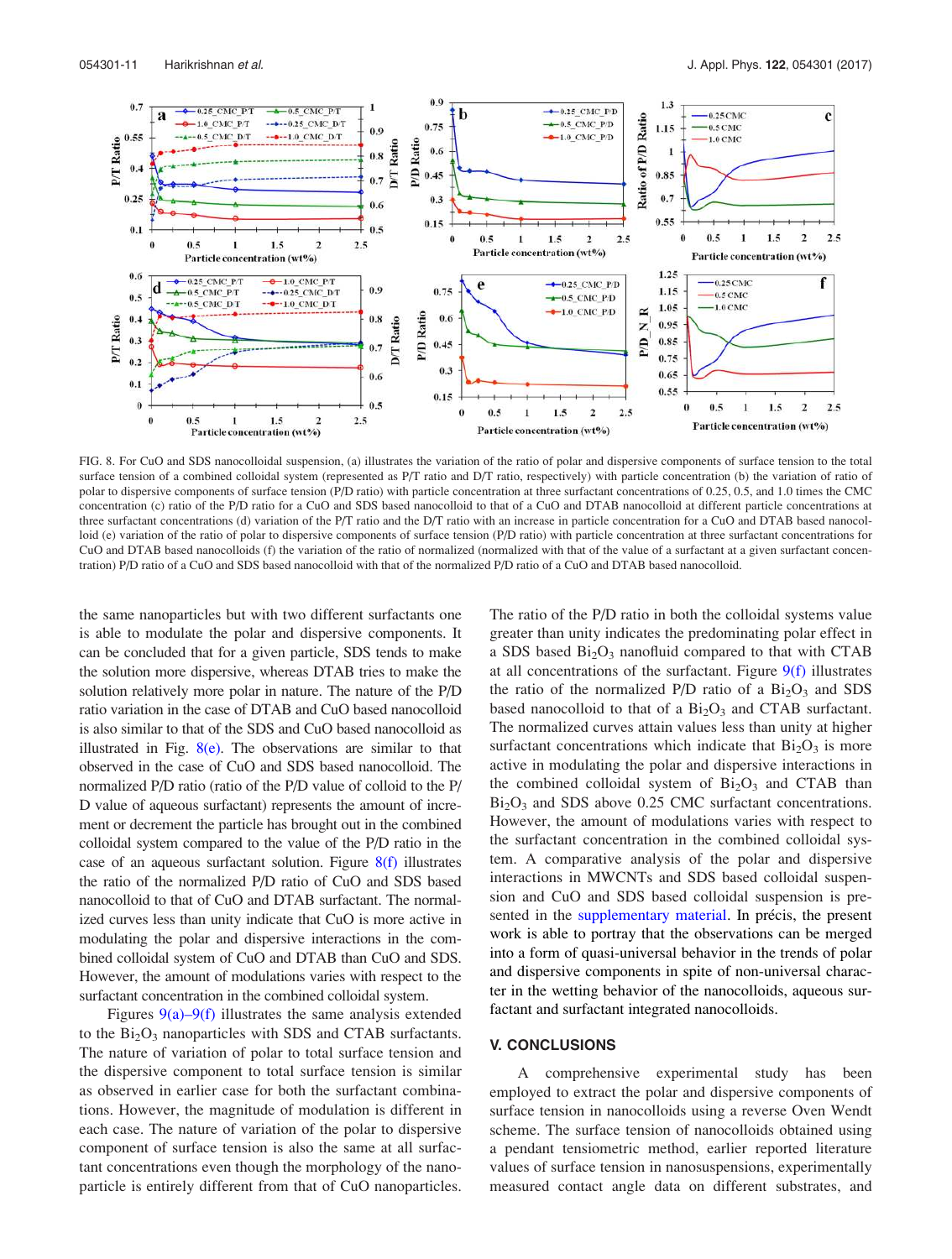

FIG. 9. For a Bi<sub>2</sub>O<sub>3</sub> and SDS based nanocolloidal suspension, (a) illustrates the variation of the ratio of polar and dispersive components of surface tension to the total surface tension of a combined colloidal system (represented as P/T ratio and D/T ratio, respectively) with particle concentration (b) the variation of the ratio of polar to dispersive components of surface tension (P/D ratio) with particle concentration at three surfactant concentrations of 0.25, 0.5, and 1.0 times the CMC concentration (c) ratio of the P/D ratio for a Bi<sub>2</sub>O<sub>3</sub> and SDS based nanocolloid to that of a Bi<sub>2</sub>O<sub>3</sub> and CTAB nanocolloid at different particle concentrations at three surfactant concentrations (d) variation of the P/T ratio and the D/T ratio with particle concentration for a  $Bi<sub>2</sub>O<sub>3</sub>$  and CTAB based nanocolloid (e) variation of the ratio of polar to dispersive components of surface tension (P/D ratio) with particle concentration at three surfactant concentrations for  $Bi<sub>2</sub>O<sub>3</sub>$  and CTAB based nanocolloids (f) the variation of the ratio of normalized (normalized with that of the value of surfactant at a given surfactant concentration) P/D ratio of a Bi<sub>2</sub>O<sub>3</sub> and SDS based nanocolloid with that of the Bi<sub>2</sub>O<sub>3</sub> and CTAB based nanocolloid.

experimentally determined surface energies of the substrate using the Owens Wendt method are used as input parameters in determining and segregating the dispersive and polar interactions in nanofluids. The effect of surfactants in aqueous solutions, the presence of dispersed nanosized particles and the combined effect of surfactants and nanoparticles in altering the contributive component of surface tension have been studied, and the effect of concentration and the ratio of mixing particles and surfactants have also been extracted. An extensive theoretical framework has been proposed in the light of DLVO and non-DLVO interactions in the colloids to enhance the understanding of governing physics behind the interactions. The present study reveals findings that may have strong implications towards expanding the understanding of interfacial phenomena in complex fluids and its applicability in different fields of engineering.

#### SUPPLEMENTARY MATERIAL

See supplementary material for the algorithm of inverse protocol for the classical Owen Wendt Method and a comparative analysis of polar and dispersive interactions in MWCNTs and SDS based nanocolloids with those in CuO and SDS based nanocolloids.

#### ACKNOWLEDGMENTS

A.R.H. would like to thank the Ministry of Human Resources, Government of India for the doctoral scholarship. P.D. would like to acknowledge the funding by IIT Ropar (Grant Sanction No. IITRPR/Research/193 and IITRPR/ Interdisciplinary/CDT).

- <sup>1</sup>A. R. Harikrishnan, P. Dhar, P. K. Agnihotri, S. Gedupudi, and S. K. Das, "Effects of interplay of nanoparticles, surfactants and base fluid on the surface tension of nanocolloids," Eur. Phys. J. E 40(5), 53 (2017).
- 2 S. S. Khaleduzzaman, I. M. Mahbubul, I. M. Shahrul, and R. Saidur, "Effect of particle concentration, temperature and surfactant on surface tension of nanofluids," Int. Commun. Heat Mass Transfer 49, 110–114 (2013).
- ${}^{3}R$ . G. Chaudhuri and S. Paria, "The wettability of PTFE and glass surfaces by nanofluids," J. Colloid Interface Sci. 434, 141–151 (2014).
- <sup>4</sup>L. Espín and S. Kumar, "Forced spreading of films and droplets of colloidal suspensions," J. Fluid Mech. 742, 495 (2014).
- 5 T. A. Nguyen and A. V. Nguyen, "Increased evaporation kinetics of sessile droplets by using nanoparticles," Langmuir 28, 16725–16728 (2012).
- ${}^{6}$ A. Crivoi, X. Zhong, and F. Duan, "Crossover from the coffee-ring effect to the uniform deposit caused by irreversible cluster-cluster aggregation," Phys. Rev. E 92, 032302 (2015).
- <sup>7</sup>F. Carle and D. Brutin, "How surface functional groups influence fracturation in nanofluid droplet dry-outs," Langmuir 29, 9962–9966 (2013).
- 8 L. Bansal, A. Miglani, and S. Basu, "Morphological transitions and buckling characteristics in a nanoparticle-laden sessile droplet resting on a heated hydrophobic substrate," Phys. Rev. E 93, 042605 (2016).
- <sup>9</sup>L. A. Girifalco and R. J. Good, "A theory for the estimation of surface and interfacial energies. I. Derivation and application to interfacial tension," J. Phys. Chem. 61, 904–909 (1957).
- <sup>10</sup>F. M. Fowkes, "Attractive forces at interfaces," Ind. Eng. Chem. 56, 40–52 (1964).
- <sup>11</sup>F. M. Fowkes, "Calculation of work of adhesion by pair potential summation," J. Colloid Interface Sci. 28, 493–505 (1968).
- <sup>12</sup>D. K. Owens and R. C. Wendt, "Estimation of the surface free energy of polymers," J. Appl. Polym. Sci. 13, 1741–1747 (1969).
- $13S$ . Wu, "Polar and nonpolar interactions in adhesion," J. Adhes. 5, 39–55 (1973).
- <sup>14</sup>C. J. Van Oss, R. J. Good, and M. K. Chaudhury, "The role of van der Waals forces and hydrogen bonds in 'hydrophobic interactions' between biopolymers and low energy surfaces," J. Colloid Interface Sci. 111, 378–390 (1986).
- <sup>15</sup>T. Nguyen and W. E. Johns, "Polar and dispersion force contributions to the total surface free energy of wood," Wood Sci. Technol. 12, 63–74 (1978).